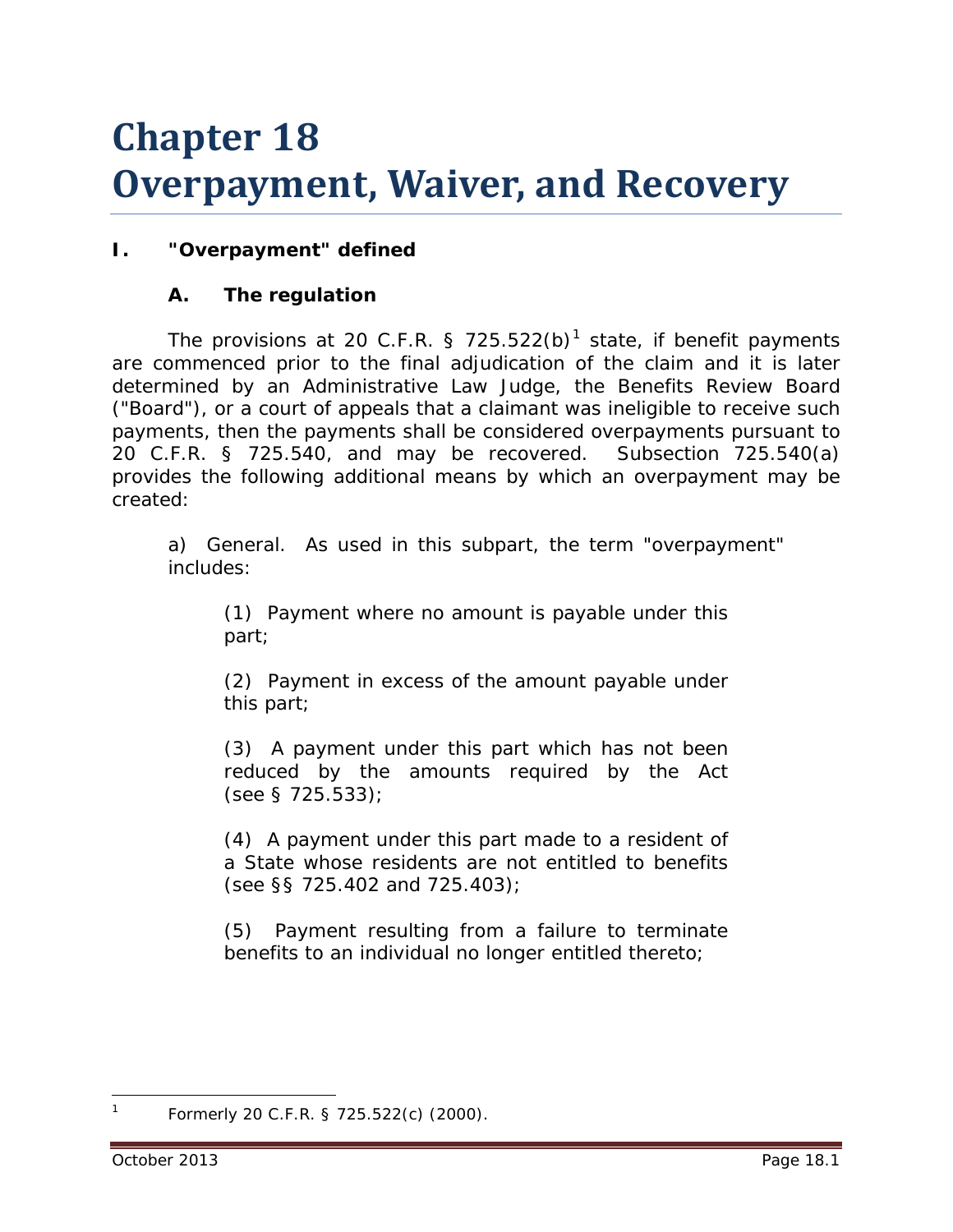(6) Duplicate benefits paid to a claimant on account of concurrent eligibility under this part and parts 410 or 727 of this title or as provided in § 725.309.

20 C.F.R. § 725.540(a).

## **B. Oversight of recovery efforts by OWCP**

The amended regulations provide, "No operator or carrier may recover, or make an adjustment of, an overpayment without prior application to, and approval by, the Office which shall exercise full supervisory authority over the recovery of or adjustment of all overpayments." 20 C.F.R. § 725.547(b). Pursuant to 20 C.F.R. § 725.101(a)(21), the word "Office" refers to the Department of Labor's Office of Workers' Compensation Programs.

#### **II. Jurisdiction**

## **A. Federal Claims Collection Act**[2](#page-1-0)

Under *Jones v. Director, OWCP*, 14 B.L.R. 1-80 (1990), the Administrative Law Judge and Board have subject matter jurisdiction over the issue of waiver and recovery of overpayment. 33 U.S.C. §921(b); 20 C.F.R. §§ 725.450 and 725.481. The Board stated the Federal Claims Collection Act's (FCCA) \$20,000 ceiling on agency discretion (with respect to the compromise and collection of claims) does not affect the jurisdiction of the Office of Administrative Law Judges or Board to determine whether overpayments should be waived. The provisions of the FCCA, as amended by the Debt Collection Act of 1982, are not triggered until a collectible claim or debt to the government exists. An overpayment does not become a claim or debt within the meaning of the Debt Collection Act until a determination that it will not be waived is made. The FCCA's \$20,000 limitation does not come into effect until the waiver process is complete; thus, it does not affect the Administrative Law Judge's, or the Board's, jurisdiction in waiver determinations. *See also Potisek v. Director, OWCP*, 14 B.L.R. 1-87 (1990).

## **B. Six-year statute of limitations inapplicable**

A claim for recovery of an overpayment pursued by the District Director is not time-barred by the six-year statute of limitations. In *Nelson* 

<span id="page-1-0"></span><sup>2</sup> Reference to the FCCA at 20 C.F.R. § 725.544(a) (2000) was deleted in the amended regulations, and replaced by citation to 31 U.S.C. § 3711.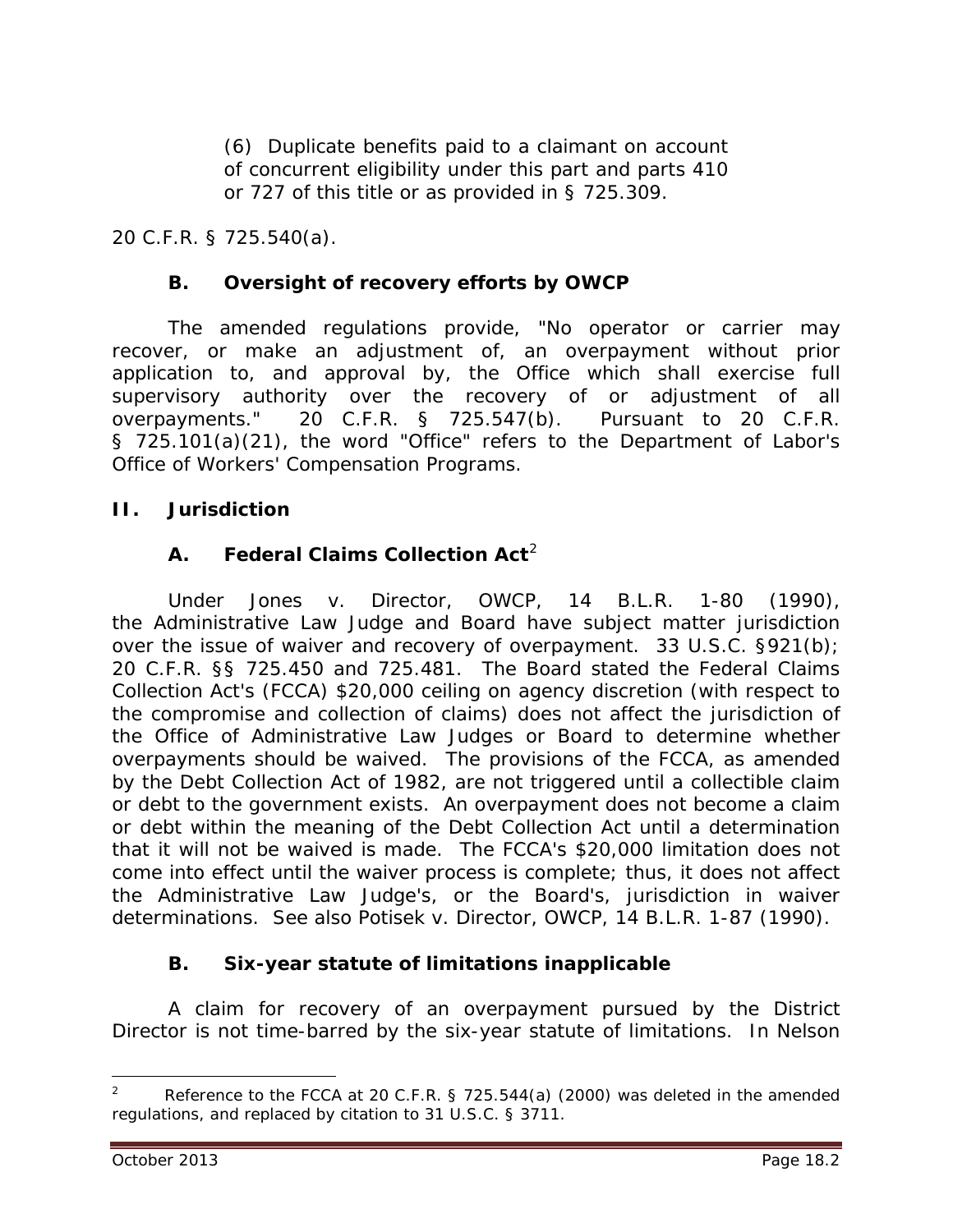*v. Director, OWCP*, 21 B.L.R. 1-5 (1997), Claimant argued that a 1993 overpayment claim filed by the Department of Labor was untimely pursuant to the six year statute of limitations contained at 28 U.S.C. § 2415(a). Claimant argued the Department had "enough information in 1979 to seek recovery." The Board held, however, the action to recover an overpayment "is not an action for money damages within the meaning of  $\S$  2415(a)," the claim was not time-barred.

#### **III. Waiver of recovery of overpayment**

Recovery of overpayments may be waived under certain circumstances.[3](#page-2-0) There shall be no adjustment or recovery of an overpayment in any case where an incorrect payment has been made with respect to an individual: (a) who is without fault; *and* where (b) adjustment or recovery would either: (1) defeat the purpose of title IV of the Act, or (2) be against equity and good conscience. 20 C.F.R. § 725.5[4](#page-2-1)2.<sup>4</sup>

Also, the provisions at 20 C.F.R. § 410.561h require waiver of adjustment or recovery of an overpayment under 20 C.F.R. §§ 410.561e(a), (b), and (c), and 410.561f. Pursuant to 20 C.F.R. § 725.543, the standards for determining the applicability of the criteria of 20 C.F.R. § 725.542 shall be the same as those applied by the Social Security Administration under 20 C.F.R. §§ 404.506 through 404.512.

Under the prior version of the regulations at 20 C.F.R. § 725.543 (2000), standards at utilized by the Social Security Administration at 20 C.F.R. §§ 410.561 - 410.561h applied. In its comments to the regulatory amendments, the Department noted 20 C.F.R. Part 404 better reflected the current state of the law as the criteria at 20 C.F.R. Part 410 had not been revised since 1972. 65 Fed. Reg. 80,016 (Dec. 20, 2000).

At the time of printing of this edition of the *Benchbook*, there were no published Board or circuit court cases interpreting the amended overpayment regulations. The provisions at 20 C.F.R. § 404.506 provide "there shall be no adjustment or recovery in any case where an

<span id="page-2-0"></span><sup>3</sup> Prior to applicability of the amendments to the regulations, the waiver provisions at 20 C.F.R. §§ 725.541-725.544 (2000) were *inapplicable* where the overpayment was made by an employer or insurance carrier. 20 C.F.R. § 725.547 (2000). The amended regulations provide that the foregoing waiver provisions *are applicable* to overpayments made by responsible operators. 20 C.F.R. § 725.547(a).

<span id="page-2-1"></span><sup>4</sup> The Board holds that the provisions at 20 C.F.R. § 725.544, addressing the claimant's ability to pay the "full amount of the claim within a reasonable time," are inapplicable to the issue of waiver. *Ashe v. Director, OWCP*, 16 B.L.R. 1-1-109 (1992).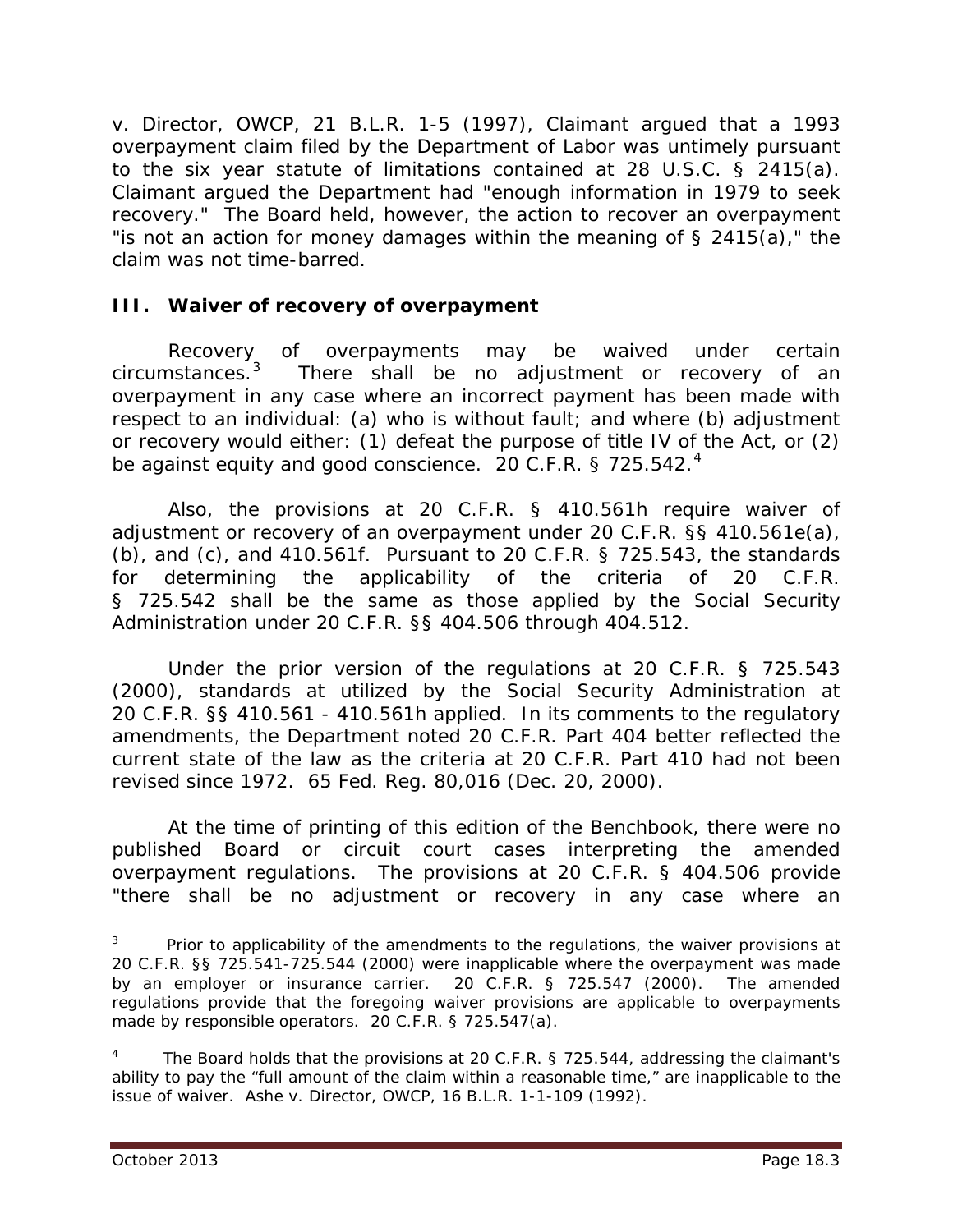overpayment under title II has been made to an individual who is without fault if adjustment or recovery would either defeat the purpose of title II of the Act, or be against equity and good conscience." The standards under 20 C.F.R. Parts 404 and 410 (*i.e.* determining whether the claimant is without fault and assessing whether recovery would be defeat the purpose of title IV or be against equity and good conscience) are the same. As a result, citations to 20 C.F.R. Part 410, and case law interpreting those provisions, remain.

# **A. Entitlement to a hearing**

If a claimant seeks waiver of the recovery of an overpayment paid by the Trust Fund, s/he is entitled to request and receive a hearing prior to attempts at recouping the overpayment by the District Director. *See Jones*, *supra*; *Potisek*, *supra*. [5](#page-3-0)

In *Nelson v. Director, OWCP*, 21 B.L.R. 1-5 (1997), the Board reiterated, "prior to the recovery of an overpayment, a (claimant) has a right to an oral hearing on the issues of fault and whether recovery would defeat the purpose of the Act or be against equity and good conscience." Because no hearing had been held with regard to these issues, the claim was remanded.

## **B. "Without fault" defined**

If the fact-finder concludes a claimant is at fault, there is no need to consider whether recovery would be against equity and good conscience or defeat the purpose of the Act, as waiver is prohibited. 20 C.F.R. § 725.542. The amended regulations make reference to 20 C.F.R. § 404.507 to define "fault."

## **1. Honest mistake**

A finding of "without fault" does not necessarily involve a finding of no bad faith or misrepresentation on claimant's part, as "fault" can be the result of an honest mistake. *Barone v. Bowen*, 869 F.2d 49 (2nd Cir. 1989);

<span id="page-3-0"></span><sup>5</sup> In the pre-amendment claim of *Justus v. Knox Creek Coal Co.*, 16 B.L.R. 1-95 (1992), the Board held, where an overpayment is made by an employer/carrier, "the administrative law judge properly found that the hearing requested by claimant was not within his jurisdiction and could serve no purpose."

However, the waiver provisions apply to overpayments made by the responsible operator under the amended regulations such that the Board's *Justus* decision is inapplicable. 20 C.F.R. § 725.547(a).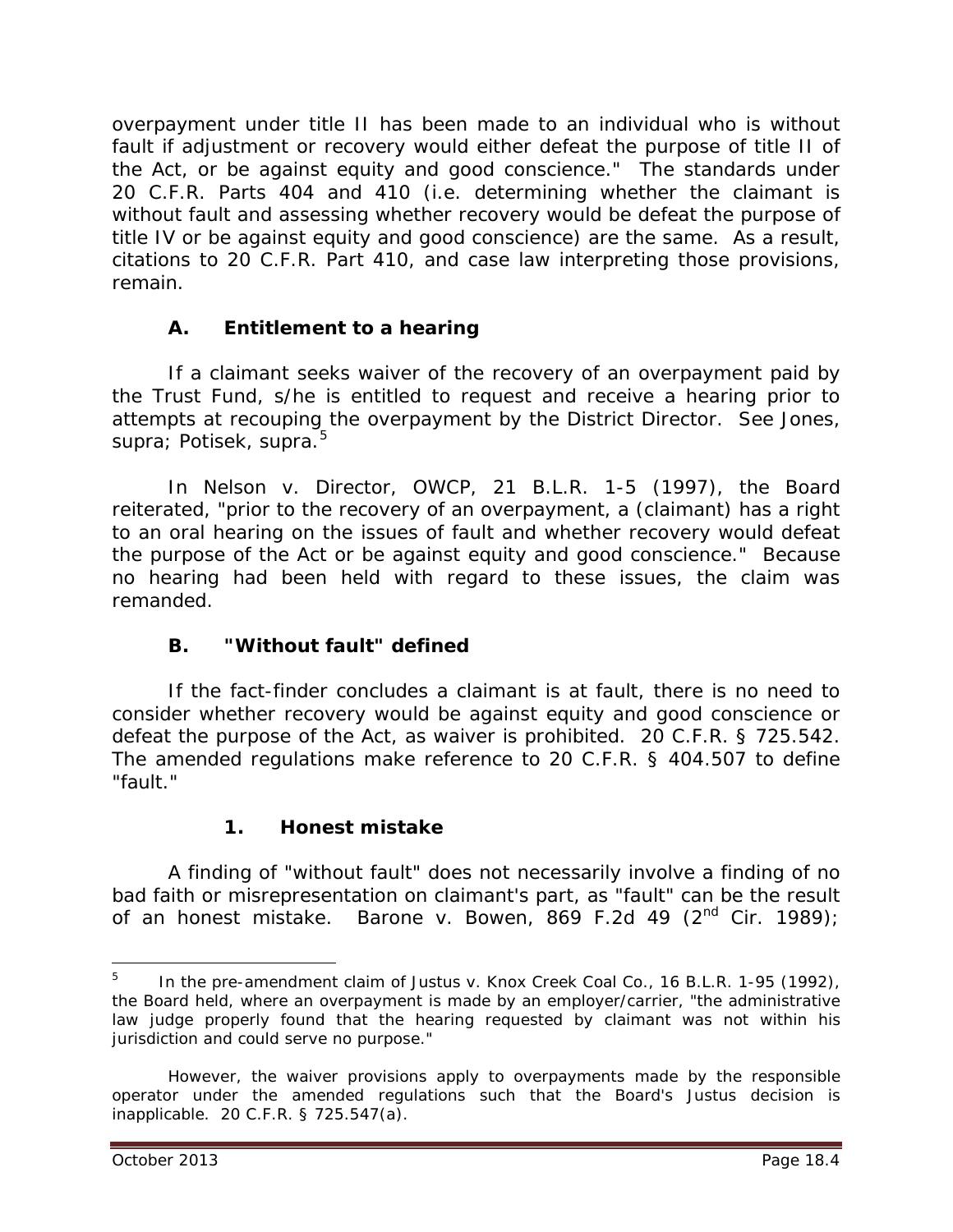*Morgan v. Finch*, 423 F.2d 551 (6<sup>th</sup> Cir. 1970). Further, the actions of the government are not relevant in determining whether a claimant is "without fault" under 20 C.F.R. § 410.561(b). *Valente v. Secretary of Health & Human Services*, 733 F.2d 1037 (2nd Cir. 1984); *Morgan*, *supra; Jones v. Director, OWCP*, 14 B.L.R. 1-80 (1990). *See also Hampton v. Director, OWCP*, 11 B.L.R. 1-118 (1988) (the Board affirmed an Administrative Law Judge's finding that Claimant was at fault when she remarried, and failed to inform the Department of Labor, even though un-contradicted testimony established Social Security Administration employees misinformed her and asserted the remarriage would not affect her eligibility for black lung benefits).

# **2. Erroneous information**

## **a. For claims filed on or before January 1, 2001**

**Erroneous information supports waiver** 

Under 20 C.F.R. § 410.561h, adjustment or recovery of an overpayment will be waived if a claimant relies on "erroneous information" as described in 20 C.F.R. § 410.561f. If a claimant relies on erroneous information, s/he is without fault, and will not have to undergo further analysis under 20 C.F.R. § 410.561a.

## **Agency misinformation**

*Potisek v. Director, OWCP*, 14 B.L.R. 1-87 (1990) (Claimant did not rely on "erroneous information" under 20 C.F.R. § 410.561(f) where Department of Labor failed to advise Claimant of the possibility she would have to repay interim benefits if claim was ultimately denied; rather, 20 C.F.R. § 410.561(f) contemplates situation where agency official provides misinformation, not a failure to provide information). *See also Bracher v. Director, OWCP*, 14 F.3d 1157 (7<sup>th</sup> Cir. 1994); *McConnell v. Director, OWCP*, 993 F.2d 1454, 1458 (10th Cir. 1993); *Napier v. Director, OWCP*, 999 F.2d 1032, 1035 (6<sup>th</sup> Cir. 1993).

**Stipulations** 

A stipulation that Claimant is "without fault" in the creation of the overpayment under 20 C.F.R. § 410.461(b) is not a concession that Claimant is without fault by relying on "erroneous information" within the meaning of 20 C.F.R. § 410.561f. *Freedline v. Director, OWCP*, BRB No. 89-0329 BLA (Sept. 20, 1991)(unpub.).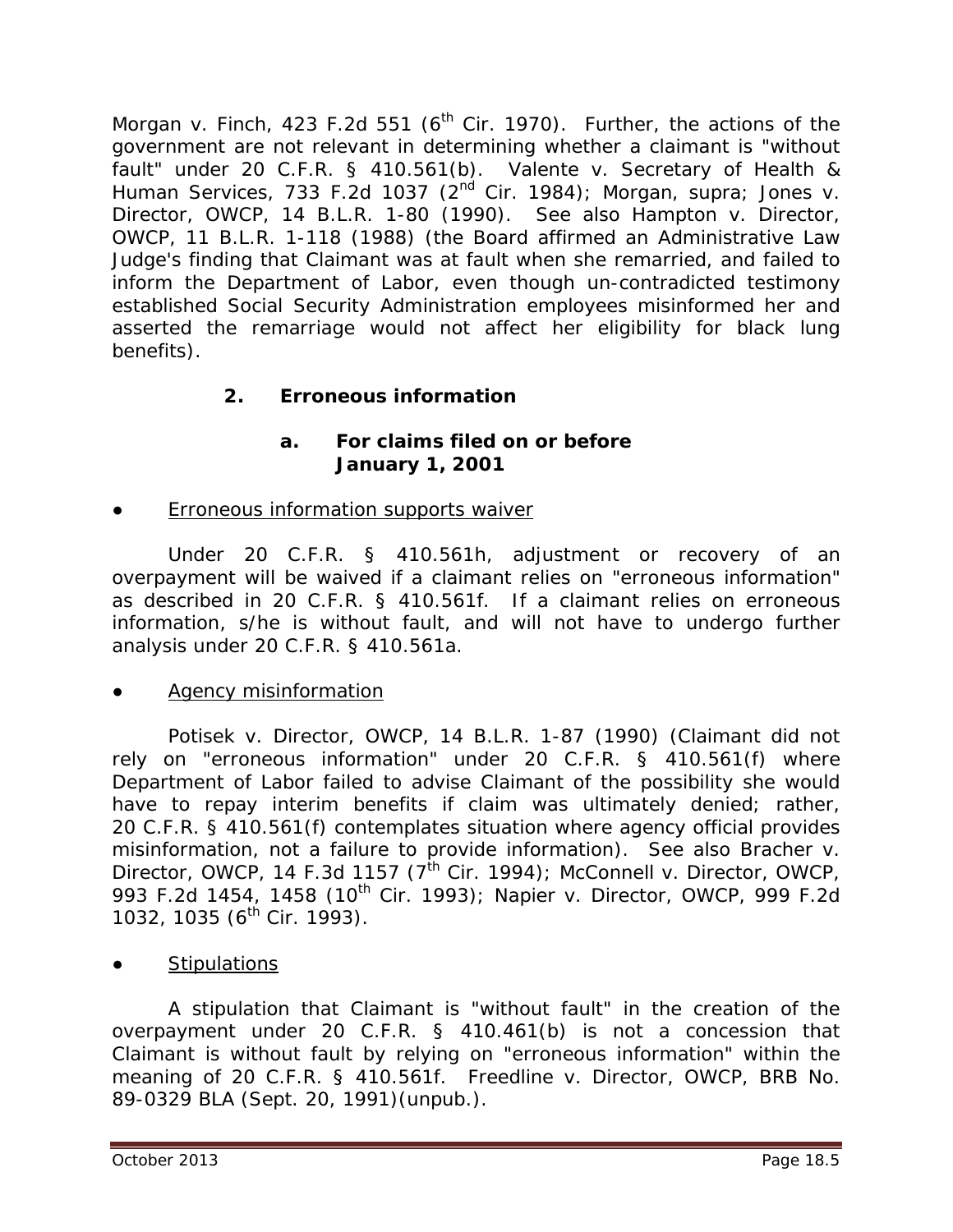#### **Change in award status**

In *Weiss v. Director, OWCP*, 16 B.L.R. 1-56 (1990), an initial determination of entitlement is not the sort of "erroneous information" to which 20 C.F.R. § 410.561f is referring. The Board noted 20 C.F.R. § 410.561f refers to erroneous information "with respect to the interpretation of a pertinent provision of the Act or regulations," not a factual finding regarding claimant's entitlement to benefits under the Act. *See generally Potisek*, *supra*; *McConnell v. Director, OWCP*, 993 F.2d 1454  $(10^{th}$  Cir. 1993).

In *Bracher v. Director, OWCP*, 14 F.3d 1157  $(7<sup>th</sup>$  Cir. 1994), the Seventh Circuit agreed with the Tenth Circuit's holding in *McConnell v. Director, OWCP*, 993 F.2d 1454, 1458 (10<sup>th</sup> Cir. 1993), and held the District Director's initial award of benefits does not constitute the type of "erroneous information" contemplated in the Act in determining whether to waive an overpayment. In this vein, the *Bracher* court held interim black lung payments to a miner, who is ultimately found not to be entitled to benefits, are recoverable under the overpayment and recoupment provisions of the Act. *See also Benedict v. Director, OWCP*, 29 F.3d 1140 (7<sup>th</sup> Cir. 1994).

#### Remand overpayment claim for consideration of autopsy evidence

In *Napier v. Director, OWCP*, 999 F.2d 1032 (6<sup>th</sup> Cir. 1993), the Sixth Circuit remanded an overpayment claim to permit the widow to offer an autopsy report indicating the miner died due to pneumoconiosis. The court determined it would be inequitable "to require his estate to disgorge the money" if the record supports entitlement to benefits.

#### **b. For claims filed after January 19, 2001**

#### Final award later modified, recovery waived

Under certain circumstances, the amended regulations provide an overpayment shall not be subject to collection where the claimant is without fault. The amended language at 20 C.F.R. § 725.310(d) reads as follows:

An order issued following the conclusion of modification proceedings may terminate, continue, reinstate, increase or decrease benefit payments or award benefits. Such order shall not affect any benefits previously paid, except that an order increasing the amount of benefits payable based on a finding of a mistake in a determination of fact may be made effective on the date from which benefits were determined payable by the terms of an earlier award. In the case of an award which is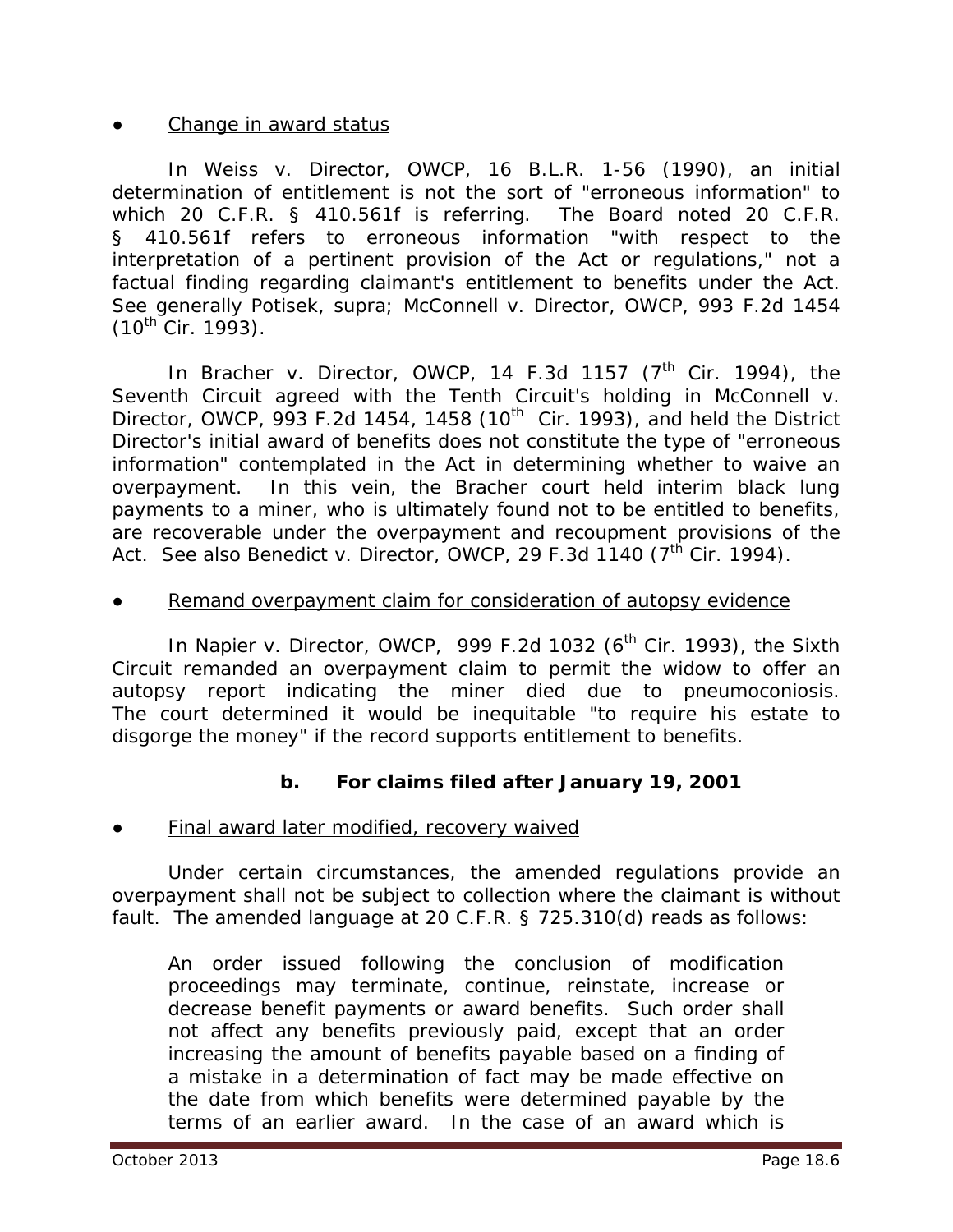decreased, no payment made in excess of the decreased rate prior to the date upon which the party requested reconsideration under paragraph (a) of this section shall be subject to collection or offset under subpart H of this part, provided the claimant is without fault as defined by § 725.543. In the case of an award which is decreased following the initiation of modification by the district director, no payment made in excess of the decreased rate prior to the date upon which the district director initiated modification proceedings under paragraph (a) shall be subject to collection or offset under subpart H of this part, provided the claimant is without fault as defined by § 725.543. In the case of an award which has become final and is thereafter terminated, no payment made prior to the date upon which the party requested reconsideration under paragraph (a) shall be subject to collection or offset under subpart H of this part. In the case of an award which has become final and is thereafter terminated following the initiation of modification by the district director, no payment made prior to the date upon which the district director initiated modification proceedings under paragraph (a) shall be subject to collection or offset under subpart H of this part.

#### 20 C.F.R. § 725.310(d).

In its comments, the Department notes subsection (d) was revised "with the stated purpose of prohibiting the recovery, by either the Trust Fund or a responsible operator, of benefits paid pursuant to a final award of benefits that is later modified." 65 Fed. Reg. 79,975 (Dec. 20, 2000). The Department also made clear the District Director must initiate a modification proceeding in order to preclude collection of any payments made pursuant to the prior final award. 65 Fed. Reg. 79,975 (Dec. 20, 2000).

#### **Waiver against responsible operator and carrier**

The amended regulations provide the waiver provisions at 20 C.F.R. §§ 725.541-725.544 are applicable to overpayments made by responsible operators as well as payments made from the Trust Fund. 20 C.F.R. § 725.547(a). In its comments, the Department stated the following:

The Department concluded that the opportunity to obtain a waiver or adjustment of a debt should be made available to all claimants regardless of their benefits' source.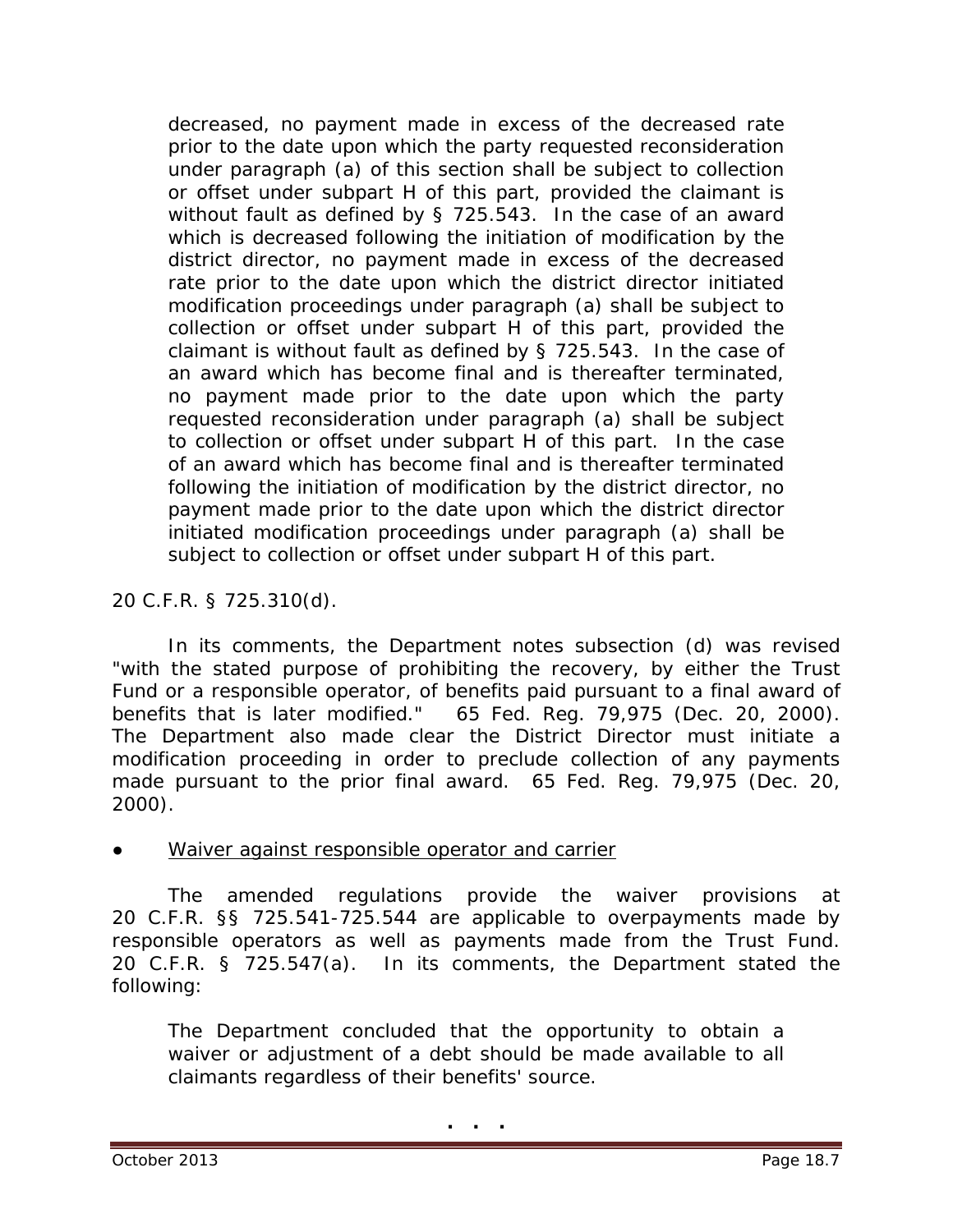The Department also rejected the position that waiver of an overpayment owed an operator amounted to the unconstitutional deprivation of property, citing caselaw upholding overpayment recoveries under the more restrictive Longshore and Harbor Workers' Compensation Act (LHWCA), 33 U.S.C. § 914(j), 922, as incorporated by 30 U.S.C. § 932(a).

65 Fed. Reg. 80,016 (Dec. 20, 2000).

#### **C. "Defeat the purpose of title IV of the Act" defined**

#### **1. Generally**

The provisions at 20 C.F.R. § 410.561c state the phrase, "defeat the purpose of title IV," means to "deprive a person of income required for ordinary and necessary living expenses." Similarly, the provisions at 20 C.F.R. § 404.508 (as referenced in the amended regulations) define the phrase as "to deprive a person of income required for ordinary and necessary living expenses." The regulation further provides, "This depends upon whether the person has an income or financial resources sufficient for more than ordinary and necessary needs, or is dependent upon all of his current benefits for such needs." 20 C.F.R. § 404.508(a). The regulation sets forth examples of expenses to be considered, including fixed living expenses (such as food, clothing, rent, mortgage, health insurance), medical hospitalization, and expenses for support of others for whom a claimant is legally responsible. 20 C.F.R. § 404.508(a)(1)-(4).

#### **2. Prospective expenses excluded**

In *Keiffer v. Director, OWCP*, 18 B.L.R. 1-35 (1993), the Board held the overpayment regulation does not "provide for consideration of prospective expenses"; rather, "the administrative law judge's decision and order must be based on the evidence of [current income and] current expenses in the record before him, 20 C.F.R. § 725.477(b), not on what could happen in the future." Thus, the fact that the miner's wife will someday need full-time nursing care cannot be considered. However, the Board noted a claimant may seek modification at any time based on changed financial circumstances. *See also Rosimos v. Director, OWCP*, BRB No. 89-2527 BLA (Apr. 30, 1991)(unpub.) (Claimant's age and unexpected medical costs relating to Claimant's health are not properly considered).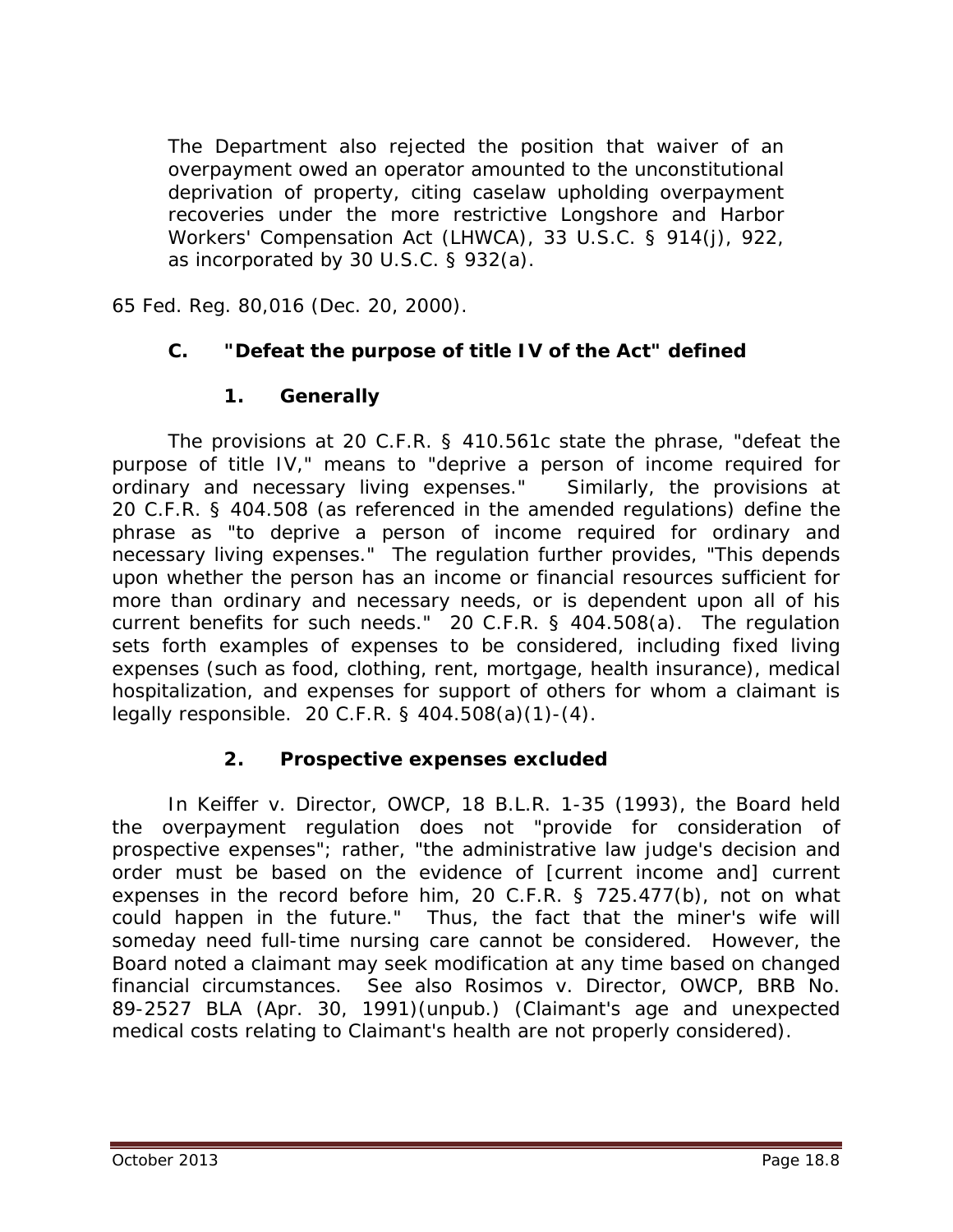## **3. Spouse's income considered**

In *McConnell v. Director, OWCP*, 993 F.2d 1454 (10<sup>th</sup> Cir. 1993), the income of Claimant's wife could be considered in determining whether recovery of overpayment would defeat the purpose of the Act, despite arguments that the income was the wife's property.

#### **4. Installment and credit card payments considered**

In *Gordon v. Director, OWCP*, 14 B.L.R. 1-60 (1990), "installment payments" under 20 C.F.R. § 410.561c(a)(1), as incorporated into the regulations at 20 C.F.R. § 725.543, include department store credit card accounts and are "ordinary and necessary expenses." The Board further held the different subsections under 20 C.F.R. § 410.561a are separate categories, and must be considered independently of each other.

## **5. Gifts to others**

Payments in the form of "gifts" may be considered even if a claimant is not "legally responsible" for the recipient of the gift. As an example, gifts to a claimant's granddaughter were "ordinary and necessary expenses." But, in *Smith v. Director, OWCP*, BRB No. 89-3561 BLA (Feb. 26, 1991) (unpub.), the Board cited the Tenth Circuit's *Gordon* decision, and upheld Administrative Law Judge's finding that annual expenses for gifts, landscaping, and restaurant meals "perhaps went beyond those costs which are considered as ordinary and necessary expenses under the Act."

#### **6. Child support, considered only if legally required**

In *McConnell v. Director, OWCP*, 993 F.2d 1454 (10<sup>th</sup> Cir. 1993), expenses paid by Claimant's wife in support of her 43-year-old daughter and other children could not be considered in absence of evidence that Claimant and his wife were legally responsible for such support.

## **D. "Against equity and good conscience" defined**

## **1. Generally**

Twenty C.F.R. § 410.561d states it is "against equity and good conscience" to recover an overpayment when a claimant relinquishes a valuable right, or changes his or her position for the worse based on notice that a payment would be made or by reason of an incorrect payment.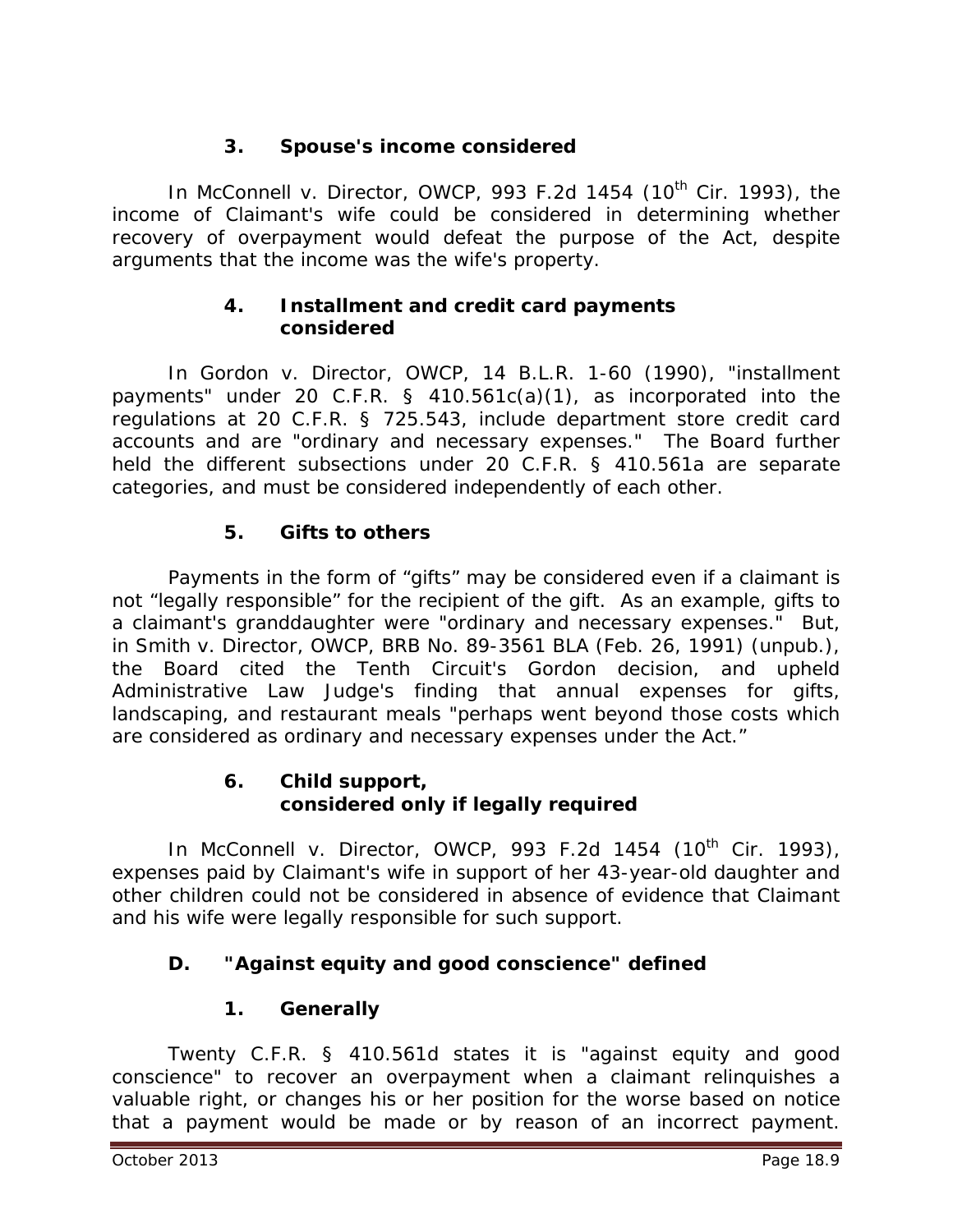A claimant must demonstrate the money was spent in such a manner that would not have occurred but for receipt of the overpayment.

Similarly, the amended regulations make reference to 20 C.F.R. § 404.509, which sets forth the same standard. There are several useful examples where recovery of an overpayment would be "against equity and good conscience" listed in the regulation. 20 C.F.R. § 404.509.

## **2. Factors considered**

#### **a. Financial circumstances irrelevant**

Twenty C.F.R. § 410.561d specifically states a claimant's financial circumstances are irrelevant in determining whether recovery would be against equity and good conscience. *See also* 20 C.F.R. § 404.509(b); *Hervol v. Director, OWCP*, 16 B.L.R. 1-53 (1990).

#### **b. Extended vacation**

*McConnell v. Director, OWCP*, 993 F.2d 1454 (10th Cir. 1994) (money spent on extended vacation could not be recovered).

#### **c. Resignation prior to receipt of benefits, no waiver**

In *Strickland v. Director, OWCP*, BRB No. 89-2963 BLA (Sept. 24, 1991) (unpub.), recovery of an overpayment is not against equity and good conscience where Claimant, expecting to receive benefits, resigns from employment six years prior to the award of interim benefits. The Board concluded Claimant did not relinquish a valuable right, or change his position for the worse, in reliance on an overpayment pursuant to 20 C.F.R. § 410.561d since he resigned prior to a determination that he was entitled to benefits.

#### **d. Purchase camper, no waiver**

*Smith v. Director, OWCP*, BRB No. 89-3561 BLA (Feb. 26, 1991)(unpub.) (overpayment should not be waived on the basis of detrimental reliance where Claimant purchased items like a camper vehicle, and the evidence failed to establish the "claimant would not have been able to undertake those financial obligations without the income from the benefits").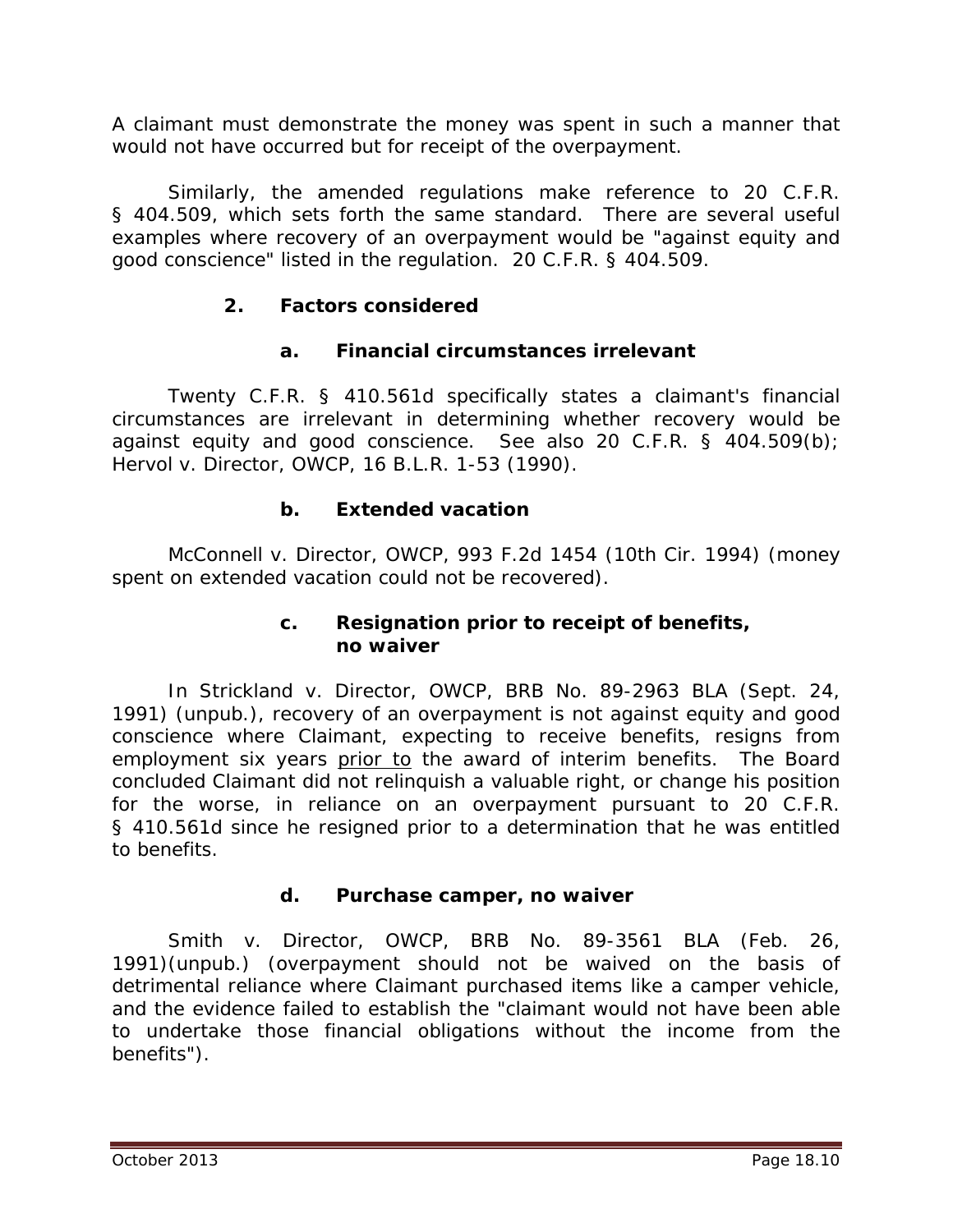#### **e. Relinquish savings for lump sum payment, no waiver**

In *Benedict v. Director, OWCP*, 29 F.3d 1140 (7<sup>th</sup> Cir. 1994), the court held the lump sum recovery of an overpayment was not against equity and good conscience as:

Benedict admits that he neither relinquished a valuable right nor changed his position for the worse because of the overpayment. Instead he argues that recovery of the overpayment would simply be unfair because it would force him and his wife to relinquish a large portion of their savings accumulated over the course of their lives. While we are not unsympathetic to Benedict's position, we also recognize that Benedict's receipt of the interim benefits enabled him, at a minimum, to maintain his high level of savings. Had Benedict not received the interim benefits, he may well have spent whatever savings he accumulated in precisely the same way that he spent the interim benefits, thus reducing his life savings by a corresponding amount.

## **V. Amount of the overpayment**

In calculating the amount of the overpayment, 20 C.F.R. § 725.535(d) provides an exclusion for legal, medical, or related expenses incurred in connection with a state or federal claim for black lung benefits.

#### **A. Federal overpayment reduced due to expenses incurred for pursuit of state award**

In *Pickens v. Director, OWCP*, 19 B.L.R. 1-116 (1995), Claimant was liable for an overpayment of Black Lung benefits because he received a concurrent state award for permanent total disability, 15% of which was due to pneumoconiosis. Claimant paid \$7,600 in attorney's fees in order to obtain the state award.

The Board held, in determining the extent to which the overpayment should be reduced in light of the legal expenses incurred in connection with the state award as required by 20 C.F.R. § 725.535(d), the burden is on Claimant to establish the amount of legal expenses related to obtaining the state award attributable to pneumoconiosis. Mere submission of payment receipts, without any indication the time charged was spent obtaining the pneumoconiosis portion of the state award, is insufficient. The Board concluded, in the absence of more specific evidence supplied by Claimant,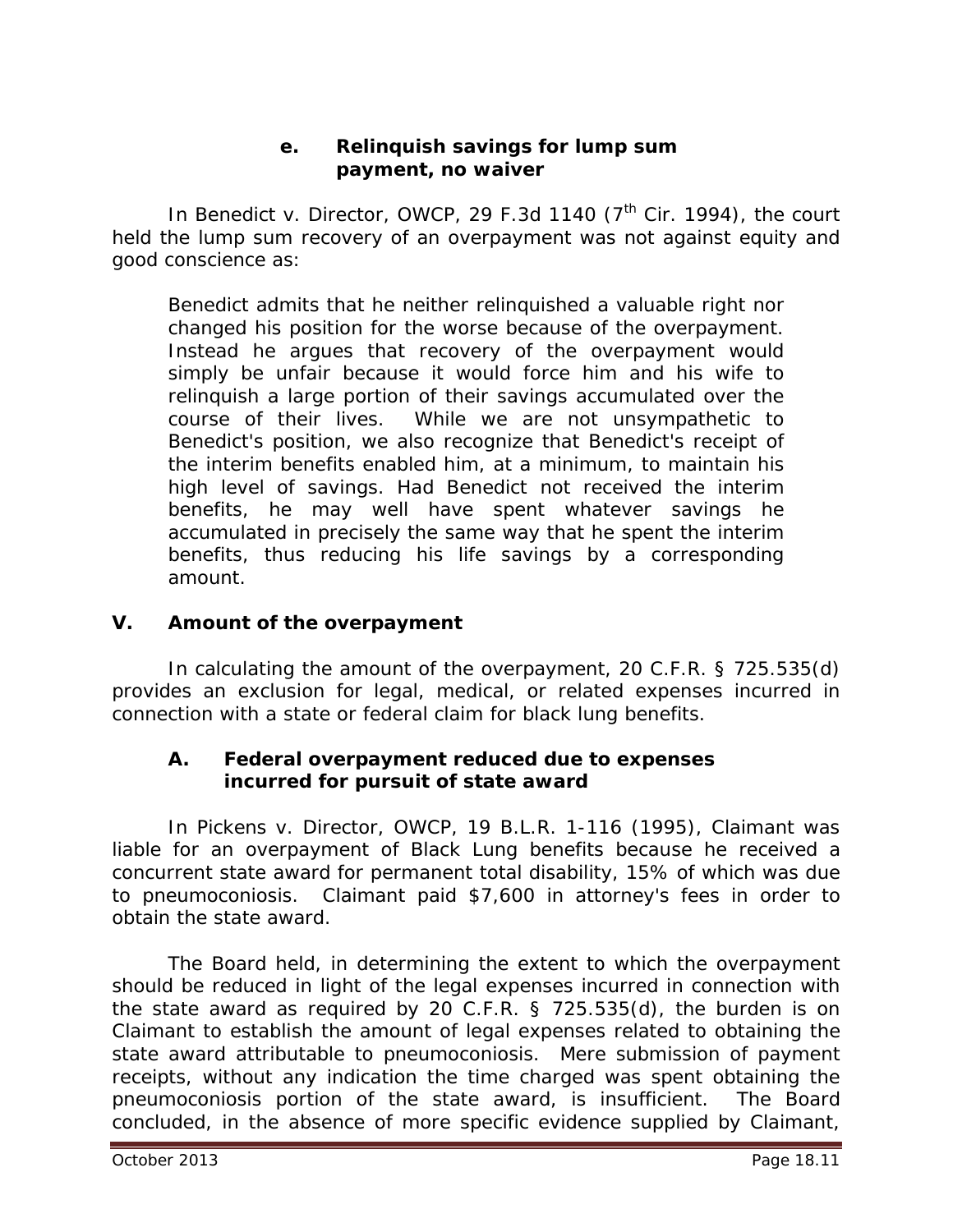the percentage of the state award due to pneumoconiosis is an acceptable form of "other evidence" under 20 C.F.R. § 725.535(d) in determining the portion of attorney's fees to be excluded from the amount of the overpayment.

## **B. Lump sum state award, apportionment of**

Depending on how fees or expenses are apportioned, the regulatory exclusion can provide a significant reduction in the amount of the overpayment for which a claimant is liable. For example, in *Cadle v. Director, OWCP,* 19 B.L.R. 1-56 (1994), the Board set forth the method for apportioning legal fees and medical expenses incurred in connection with the state claim, where the attorney's fees and costs are awarded by the state in a lump sum without any mandate for their disbursement.

If the state award is in a lump sum, it is divided into monthly payments. Then, the monthly state award is credited toward a claimant's legal fees and expenses, thereby delaying the reduction of Claimant's federal monthly benefits on account of his concurrent state award until he has received an amount of state benefits equal to the attorney's fees and costs. *See also Director, OWCP v. Barnes and Tucker Co.*, 969 F.2d 1524 (3rd Cir. 1992).

In *Cadle,* the Board overruled *Scuilli v. Bethlehem Mines Corp.*, 8 B.L.R. 1-206 (1985) to the extent it was inconsistent with *Cadle*. In *Scuilli*, the Board held attorney's fees and expenses should be spread evenly over the life of a benefit award on a monthly basis, and then subtracted on a monthly basis from the state monthly benefit; the net state benefit amount is then used to determine the offset. Since most state benefit awards are more generous than federal awards, the effect of this *pro rata* method would have eliminated any exclusion for attorney's fees and expenses from the amount of the overpayment.

## **VI. Recovery of the overpayment**

# **A. Entitlement to a hearing**

Citing to *Califano v. Yamasaki*, 442 U.S. 682 (1979), the Board held, in cases where the *waiver of recovery* of overpayment is *not* an issue, the District Director may begin recoupment prior to a hearing and decision concerning the amount of the overpayment. *Burnette v. Director, OWCP*, 14 B.L.R. 1-152 (1990).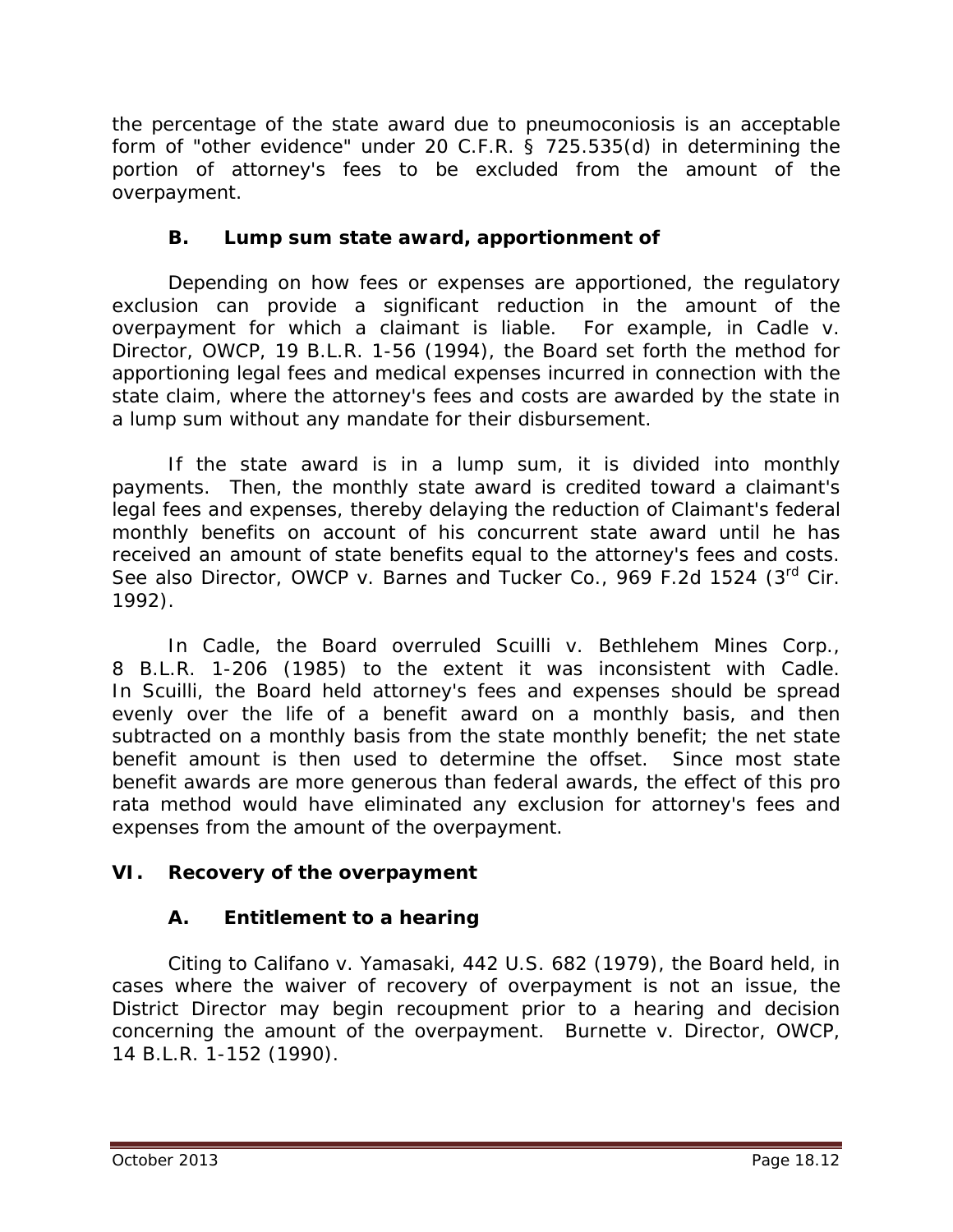#### **B. Repayment amount and schedule**

If it is determined an overpayment cannot be waived (in the case of a responsible operator under the pre-January 2001 amendments to the regulations), or will not be waived (in the case of the Director, OWCP or responsible operator under the amended regulations), then there are two issues presented regarding the overpayment: (1) the actual overpayment amount the claimant received, and (2) the amount that may be recovered by the Director, OWCP or employer.

In *Keiffer v. Director, OWCP*, 18 B.L.R. 1-35 (1993), the Board held the Administrative Law Judge must consider the "financial circumstances of the entire household, including the combined income and expenses of both claimant and spouse as well as jointly and separately owned assets in determining claimant's ability to repay and (the amount of) overpayment." The Board further held the Administrative Law Judge should "discuss the impact of depletion of an income-producing asset on claimant's future monthly income relative to his monthly expenses as well as how claimant's other assets would enhance his repayment ability." In the event a claimant's financial circumstances change, the Board noted s/he may seek modification:

[T]he purpose of the formal hearing is to establish the existence of the debt, not how it will be paid. (citations omitted). The administrative law judge's inquiry is merely whether claimant is in a financial position to assume repayment of the debt created by the overpayment. Once the debt is established as owing, and collection efforts begin . . . claimant has the right to seek modification if his financial circumstances change, *see* 4 C.F.R. § 104.2(b); 20 C.F.R. § 725.310.

*Id.* at 1-40. *See also Ashe v. Director, OWCP*, 16 B.L.R. 1-109 (1992) (it is within the Administrative Law Judge's discretion to consider assets of Claimant's spouse in determining the repayment amount); *McConnell, supra.* 

After issuance of *Keiffer*, the Board issued an unpublished decision in *Jennings v. Director, OWCP*, BRB No. 97-1537 BLA (May 27, 1998) (unpub.), and upheld an Administrative Law Judge's finding that, because Claimant's monthly income exceeded his monthly expenses, "recovery of the overpayment would not deprive claimant of funds needed to meet ordinary and necessary living expenses."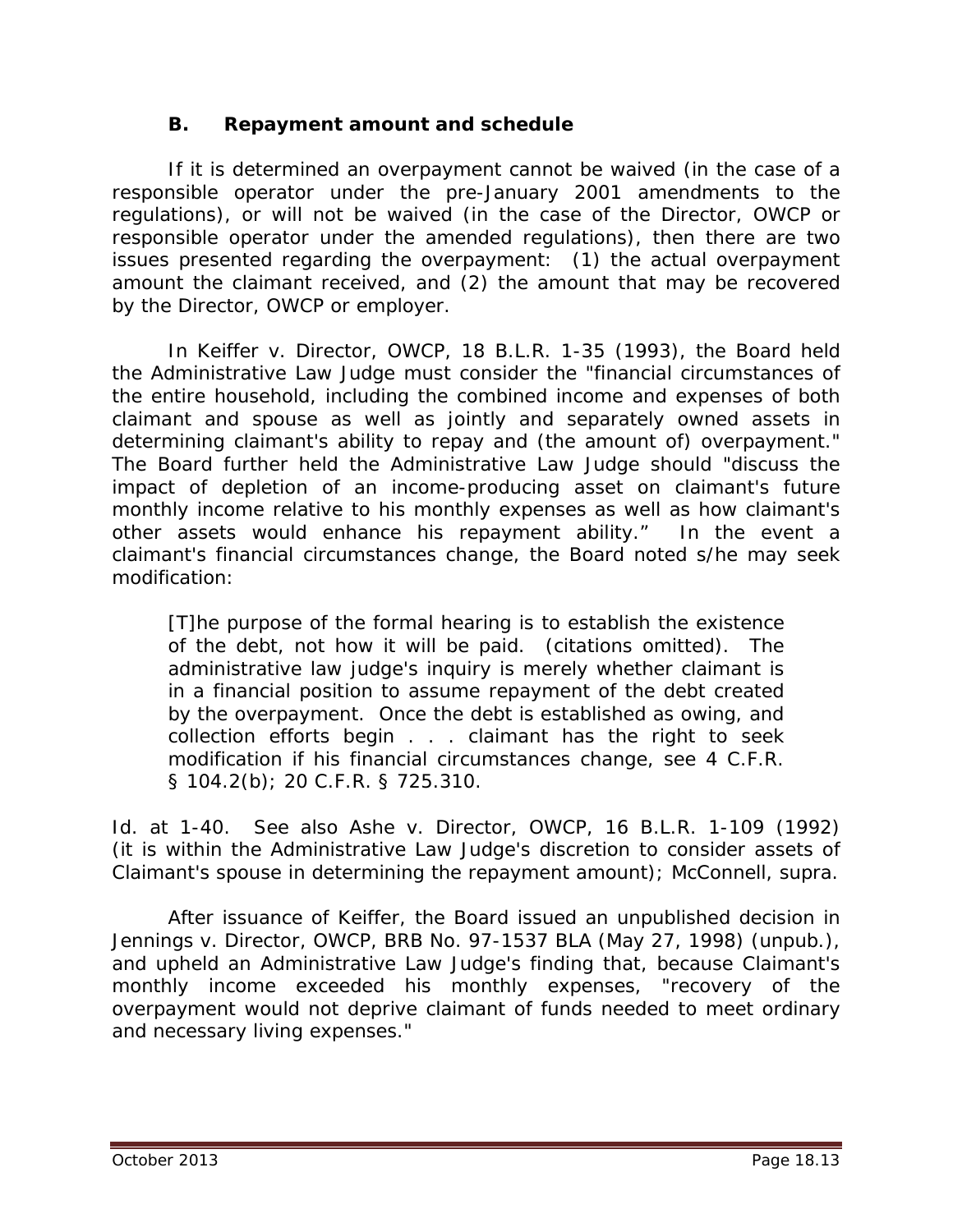The Board further affirmed the Administrative Law Judge's conclusion that Claimant was entitled to a partial waiver of the overpayment amount based on a finding Claimant "changed his position for the worse and relinquished a valuable right by both paying . . . toward his daughter's college tuition and by paying . . . for house repairs."

However, the Board concluded an Administrative Law Judge does not have the authority to determine a repayment schedule in a case involving a claim for repayment of overpayment. Rather, the Administrative Law Judge is limited to determining the amount of the overpayment, and whether the overpayment should be partially or totally waived. The Board cited to its decision in *Kieffer v. Director, OWCP* 18 B.L.R. 1-35 (1993), and concluded "[t]he purpose of the formal hearing is to establish the existence of debt, not how it will be repaid."

## **C. Offset of a state benefit award**

Often an overpayment stems from the fact that a claimant is receiving benefits both from a state award as well as a federal award. The regulations require that federal benefits be offset by any state benefits awarded to a claimant. 30 U.S.C. § 932(g); 20 C.F.R. § 725.535. *See O'Brockta v. Eastern Assoc. Coal Co.*, 18 B.L.R. 1-71 (1994), *aff'd.*, 54 F.3d 141 (3rd Cir. 1995). Subsection 725.535(b) provides only concurrent state awards may offset federal awards, and it precludes offset of a prior state award against subsequent federal black lung benefits as the state award covers benefits for a period ending before a claimant becomes entitled to federal benefits. 20 C.F.R. § 725.535(b). *See also Harmon Mining Co. v. Director, OWCP*, 826 F.2d 1388 (4<sup>th</sup> Cir. 1987).

One example of offset is *Lucas v. Director, OWCP*, 14 B.L.R. 1-112 (1990). Here, the State of West Virginia found that 15% of the claimant's disability was due to pneumoconiosis. As a result, only 15% of the state award was attributable to the disease for the purposes of determining the amount of overpayment and offset. *See Burnette, supra*.

In *Director, OWCP v. Hamm*, 113 F.3d 23 (4<sup>th</sup> Cir. 1997), the court noted the Act's offset provisions are "designed to supplement, but not duplicate, state benefits for pneumoconiosis." As a result, the Board's determination that Claimant's "federal benefits . . . be offset by only 20 percent of his total state benefits because only 20 percent of those benefits could be attributable to pneumoconiosis," was in error. In this vein, the Fourth Circuit stated the following:

Hamm receives lifetime benefits from West Virginia for total disability. Prior to obtaining his total disability award, Hamm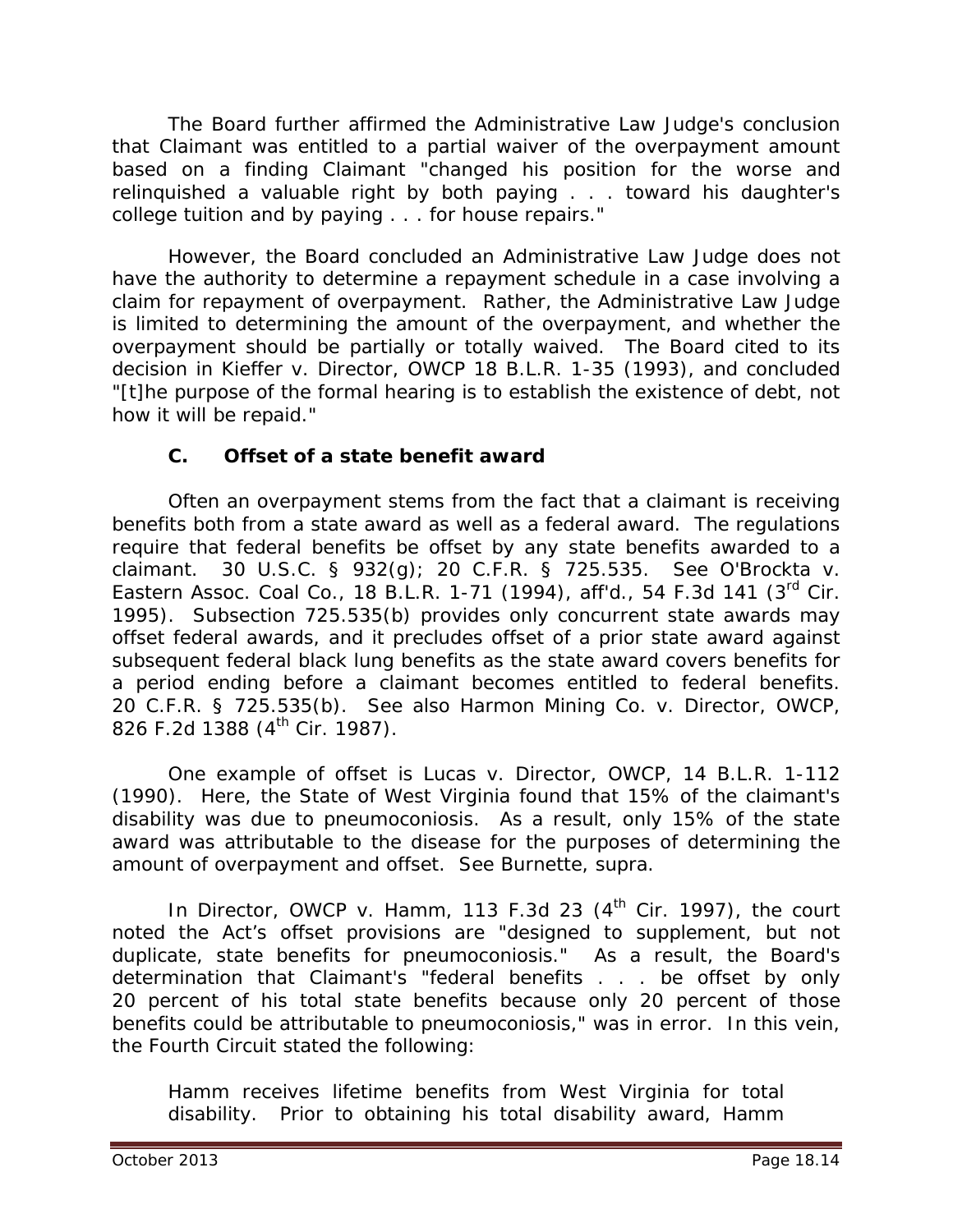received a number of permanent partial disability (PPD) awards from the state. In 1974, 1977, and 1988, he obtained PPD awards of 15, 15, and 20 percent respectively for pneumoconiosis. His second and third awards were based on increases in his total impairment due to pneumoconiosis to 30 percent and finally 50 percent.

Consequently, the court determined the aggregate prior awards resulted in the state's determination "that Hamm suffers 50 percent permanent disability on account of pneumoconiosis," and his federal benefits "should be offset by 50 percent of the amount of his second injury award."

# **1. The "up-front" method; attorney fees**

In *Director, OWCP v. Barnes & Tucker Co.*, 969 F.2d 1524 (3<sup>rd</sup> Cir. 1992), the Third Circuit upheld the Director's interpretation of the method of offset under 20 C.F.R. § 725.535 to allow the "up-front" method of calculating offset, which assumes a claimant will use as much of his or her initial benefits payments as is necessary to pay attorney fees. As a result, federal benefits are not offset until a claimant's state attorney's fees are paid. In so holding, the court reasoned the position of the Director, OWCP, as the policymaker under the Black Lung Benefits Act, is entitled to deference to the extent the position is neither unreasonable nor inconsistent with the regulations.

# **2. Survivors' benefits**

In *Carbon Fuel Co. v. Director, OWCP*, 20 F.3d 120 (4<sup>th</sup> Cir. 1994), the court held Section 932(g) of the Act requires an offset of state workers' compensation benefits, which are conditioned on "death *or* disability due to pneumoconiosis," such that the "survivor's federal black lung benefits must be offset by a state workers' compensation award where both awards depended upon a showing that the decedent had been totally disabled due to pneumoconiosis, although pneumoconiosis was not the cause of death."

## **D. The Federal Employees Compensation Act**

In *Sammons v. Wolf Creek Collieries*, 19 B.L.R. 1-24 (1994), the Board held, in the event benefits are awarded, an employer is not entitled to offset for Federal Employee Compensation Act (FECA) benefits received by a claimant-federal mine inspector, which totaled \$ 1,500.00 a month, because the miner's FECA award was for his accidental death, and not for total disability due to pneumoconiosis.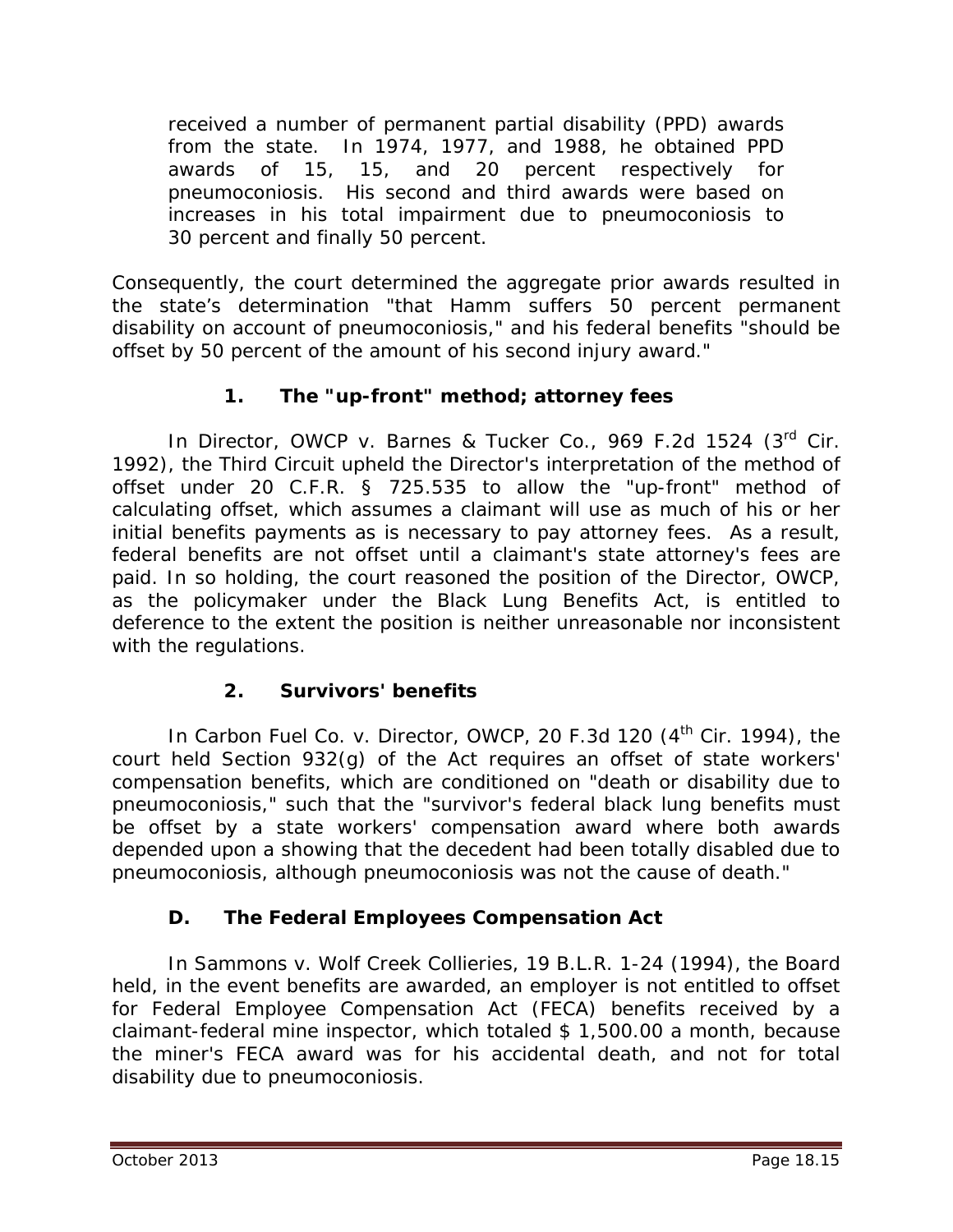In *Consolidation Coal Co. v. Borda*, 171 F.3d 175 (4<sup>th</sup> Cir. 1999), Claimant, who worked as a federal employee, was not required to "seek recourse against the federal government under FECA before seeking recourse against a private employer under the Black Lung Benefits Act." The court reiterated, "if an individual were entitled to benefits both from his private employer under the Black Lung Benefits Act and from the federal government under FECA, the FECA benefits would offset the amount owed by the private employer." The court concluded the miner was "free" to choose to pursue benefits under both FECA and the Black Lung Benefits Act, or to "seek compensation first, or even exclusively, under the more generous (black lung) statutory scheme."

#### **E. Collection and reimbursement, no jurisdiction to consider**

In *Director, OWCP v. Peabody Coal Co.*, 330 F.3d 830 (6<sup>th</sup> Cir. 2003), the Administrative Law Judge has "decision-making authority over the determination of whether a black lung benefits claim exists," but jurisdiction for the enforcement of agency orders lies in the district courts pursuant to 30 U.S.C. § 934(B)(4)(A). Under the facts of the case, the miner was overpaid black lung benefits during his lifetime as the result of falsifying his receipt of state benefits. Upon his death, his spouse was automatically entitled to survivor's benefits. The survivor and Employer negotiated an agreement "to the effect that any future survivor's benefits owed (to the spouse) by Peabody Coal would be setoff against the amount of overpayment . . .." The District Director subsequently reinstated survivor's benefits, and Employer objected to the payment of these benefits.

The claim was subsequently referred to this Office for adjudication, but the Administrative Law Judge determined he was without jurisdiction to decide the matter of "collection and reimbursement." The court agreed, stating Employer did not challenge the survivor's entitlement to benefits; rather, Employer sought enforcement of the negotiated agreement, which provided that survivor's benefits would be offset by the amount of overpaid benefits in the living miner's claim.

 In *Itmann Coal Co. v. Scalf*, 662 F.Supp.2d 582 (S.D.W. Va. 2009), the district court dismissed Employer's petition, under 33 U.S.C. § 927(b), for judicial enforcement of an order directing Claimant's repayment of an overpayment of black lung benefits. Notably, the District Director found Claimant received state black lung benefits, and was overpaid \$50,913.60 in federal benefits by Employer. As a result, the District Director issued a "Certification of Facts," which Employer attached to its petition for judicial enforcement.